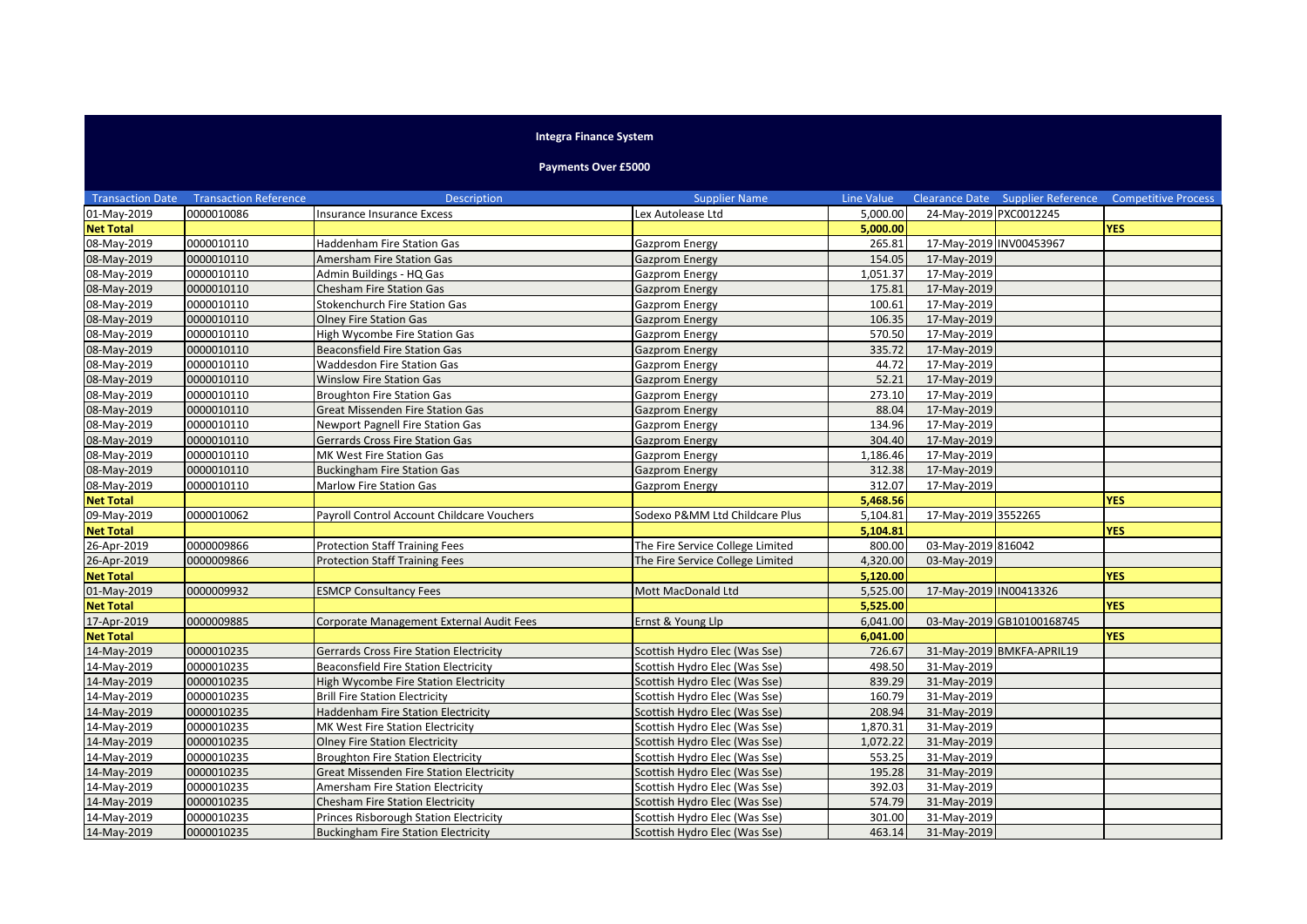| <b>Net Total</b> |            |                                                        |                                    | 7,856.21   |                        | <b>YFS</b>    |
|------------------|------------|--------------------------------------------------------|------------------------------------|------------|------------------------|---------------|
| 08-Apr-2019      | 0000010017 | Senior Management Team Subs Professional/Nat Bodies    | Local Government Association       | 7,658.78   | 17-May-2019 40100040   |               |
| <b>Net Total</b> |            |                                                        |                                    | 7,658.78   |                        | N/A           |
| 18-Apr-2019      | 0000009829 | CT Computer Software                                   | <b>Interact Intranet Solutions</b> | 7,784.00   | 03-May-2019 9717072    |               |
| <b>Net Total</b> |            |                                                        |                                    | 7,784.00   |                        | <b>NO</b>     |
| 30-Apr-2019      | 0000010111 | <b>CT Computer Software</b>                            | <b>Active Informatics Ltd</b>      | 8,120.00   | 17-May-2019 2128       |               |
| <b>Net Total</b> |            |                                                        |                                    | 8,120.00   |                        | <b>YES</b>    |
| 30-Apr-2019      | 0000009933 | Transport and Workshops Diesel Oil - Gas Oil           | <b>Watson Fuels</b>                | 8,457.60   | 10-May-2019 10989694   |               |
| <b>Net Total</b> |            |                                                        |                                    | 8,457.60   |                        | <b>YES</b>    |
| 24-Apr-2019      | 0000009853 | CAP - ICT Hardware Purchase                            | <b>XMA Ltd</b>                     | 9,226.98   | 10-May-2019 KQ95133    |               |
| <b>Net Total</b> |            |                                                        |                                    | 9,226.98   |                        | <b>YES</b>    |
| 10-May-2019      | 0000010117 | <b>Prevention Agency Services</b>                      | Safety Centre Milton Keynes Ltd    | 12,500.00  | 31-May-2019 INV-5476   |               |
| <b>Net Total</b> |            |                                                        |                                    | 12,500.00  |                        | <b>Exempt</b> |
| 26-Apr-2019      | 0000009865 | <b>Equipment Management PPE Managed Service</b>        | Bristol Uniform Limited (Care A/C) | 16,904.00  | 17-May-2019 509885     |               |
| <b>Net Total</b> |            |                                                        |                                    | 16,904.00  |                        | <b>YES</b>    |
| 01-May-2019      | 0000010198 | <b>ICT Computer Software</b>                           | <b>Excelerate Technology Ltd</b>   | 3,420.00   | 31-May-2019 0000012400 |               |
| 01-May-2019      | 0000010198 | ICT Computer Software                                  | <b>Excelerate Technology Ltd</b>   | 15,560.00  | 31-May-2019            |               |
| <b>Net Total</b> |            |                                                        |                                    | 18,980.00  |                        | <b>Exempt</b> |
| 02-May-2019      | 0000009942 | Payroll Control Account Payroll Control Account        | <b>BCC Pension Fund</b>            | 19,884.48  | 17-May-2019 LGPSAPR19  |               |
| <b>Net Total</b> |            |                                                        |                                    | 19,884.48  |                        | N/A           |
| 13-May-2019      | 0000010145 | <b>ICT Telephones</b>                                  | Updata Infrastructure Uk           | 21,748.22  | 31-May-2019 6092015672 |               |
| <b>Net Total</b> |            |                                                        |                                    | 21,748.22  |                        | <b>YES</b>    |
| 29-Apr-2019      | 0000010126 | <b>Democratic Representation Legal Expenses</b>        | <b>Bevan Britten</b>               | 28,085.27  | 24-May-2019 10052458   |               |
| <b>Net Total</b> |            |                                                        |                                    | 28,085.27  |                        | <b>Exempt</b> |
| 18-Apr-2019      | 0000010033 | ICT Firelink                                           | Home Office                        | 29,140.00  | 17-May-2019 2513489    |               |
| <b>Net Total</b> |            |                                                        |                                    | 29,140.00  |                        | $N/\Lambda$   |
| 26-Apr-2019      | 0000010036 | Gerrards Cross Fire Station Rents and Hire of Premises | London & Quadrant Housing Trust    | 11,258.16  | 17-May-2019 916614     |               |
| 26-Apr-2019      | 0000010036 | Gerrards Cross Fire Station Rents and Hire of Premises | London & Quadrant Housing Trust    | 11,258.16  | 17-May-2019            |               |
| 26-Apr-2019      | 0000010036 | Gerrards Cross Fire Station Rents and Hire of Premises | London & Quadrant Housing Trust    | 11,258.16  | 17-May-2019            |               |
| <b>Net Total</b> |            |                                                        |                                    | 33,774.48  |                        | N/A           |
| 29-Apr-2019      | 0000009904 | <b>Response Support Agency Services</b>                | London Fire & Emergency Pa         | 35,298.00  | 10-May-2019 IN048978   |               |
| <b>Net Total</b> |            |                                                        |                                    | 35,298.00  |                        | N/A           |
| 26-Apr-2019      | 0000009868 | Research and Development Breathing Apparatus           | Draeger Safety Uk Limited          | 52,549.02  | 10-May-2019 2910164942 |               |
| <b>Net Total</b> |            |                                                        |                                    | 52,549.02  |                        | <b>YES</b>    |
| 15-May-2019      | 0000010218 | Apprentices Employment Agency Payments                 | <b>Encompass Select Limited</b>    | 291.10     | 24-May-2019 1082       |               |
| 15-May-2019      | 0000010218 | Apprentices Employment Agency Payments                 | <b>Encompass Select Limited</b>    | 1,329.45   | 24-May-2019            |               |
| 15-May-2019      | 0000010218 | Apprentices Employment Agency Payments                 | <b>Encompass Select Limited</b>    | 30,668.37  | 24-May-2019            |               |
| 15-May-2019      | 0000010218 | Apprentices Employment Agency Payments                 | <b>Encompass Select Limited</b>    | 34,417.22  | 24-May-2019            |               |
| 15-May-2019      | 0000010218 | Apprentices Employment Agency Payments                 | <b>Encompass Select Limited</b>    | 25,960.55  | 24-May-2019            |               |
| 15-May-2019      | 0000010218 | Apprentices Employment Agency Payments                 | <b>Encompass Select Limited</b>    | 8,107.29   | 24-May-2019            |               |
| 15-May-2019      | 0000010218 | <b>Apprentices Employment Agency Payments</b>          | <b>Encompass Select Limited</b>    | 1,769.42   | 24-May-2019            |               |
| 15-May-2019      | 0000010218 | <b>Apprentices Employment Agency Payments</b>          | <b>Encompass Select Limited</b>    | 1,508.88   | 24-May-2019            |               |
| <b>Net Total</b> |            |                                                        |                                    | 104,052.28 |                        | <b>YES</b>    |
| 15-Apr-2019      | 0000009861 | Apprentices Employment Agency Payments                 | <b>Encompass Select Limited</b>    | 1,517.72   | 24-May-2019 1081       |               |
| 15-Apr-2019      | 0000009861 | Apprentices Employment Agency Payments                 | <b>Encompass Select Limited</b>    | 1,329.45   | 24-May-2019            |               |
| 15-Apr-2019      | 0000009861 | Apprentices Employment Agency Payments                 | <b>Encompass Select Limited</b>    | 27,777.77  | 24-May-2019            |               |
| 15-Apr-2019      | 0000009861 | Apprentices Employment Agency Payments                 | <b>Encompass Select Limited</b>    | 31,940.03  | 24-May-2019            |               |
| 15-Apr-2019      | 0000009861 | Apprentices Employment Agency Payments                 | <b>Encompass Select Limited</b>    | 31,735.34  | 24-May-2019            |               |
| 15-Apr-2019      | 0000009861 | Apprentices Employment Agency Payments                 | <b>Encompass Select Limited</b>    | 8,523.15   | 24-May-2019            |               |
| 15-Apr-2019      | 0000009861 | <b>Apprentices Employment Agency Payments</b>          | <b>Encompass Select Limited</b>    | 1,769.42   | 24-May-2019            |               |